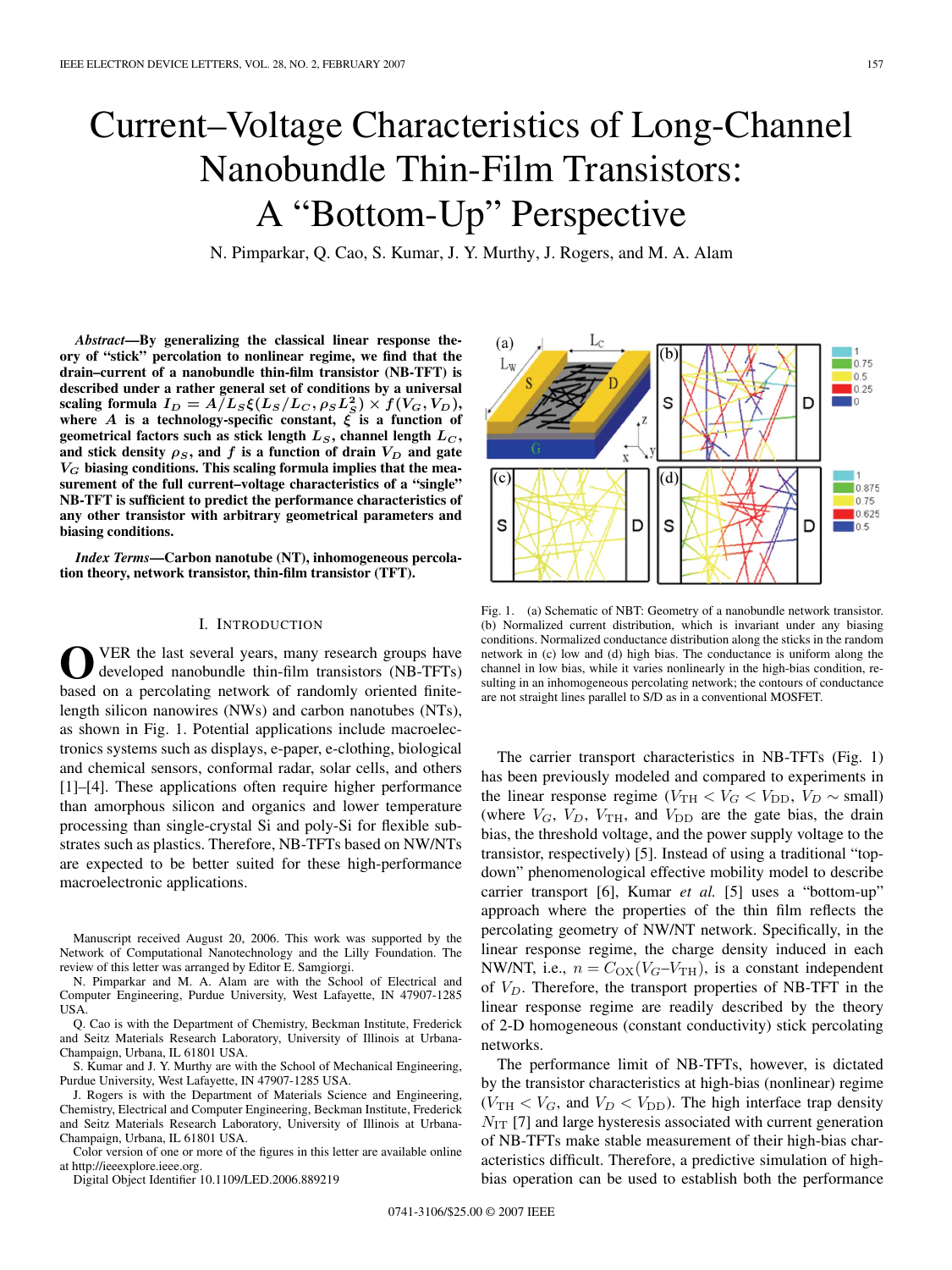limits of NB-TFTs and the relative importance of various device parameters. The fundamental issue is this: Although the spatial geometry of the NW/NT network does not change with bias, the "low-bias" assumption of constant conductivity and local homogeneity along the channel is no longer valid at a "highbias" regime [see Fig. 1(b) versus Fig. 1(c)]. Since the traditional percolation theory demands global spatial homogeneity, the classical theory cannot be used to analyze the high-bias regime for NB-TFTs.

In this letter, we generalize the classical percolation theory to a nonlinear (high-bias) regime and establish the performance limits for NB-TFTs using a self-consistent solution of driftdiffusion (DD) and Poisson equations. Surprisingly, we find that the conductance exponent  $m(I_D \sim 1/L_C^m)$  in the high-bias inhomogeneous case is "exactly" the same as that in the lowbias homogeneous condition [5]. This universal scaling theory implies that the measurement of the full current–voltage  $(I-V)$ characteristics of a single transistor can be used to predict the high-bias transistor characteristics of any other NB-TFTs with arbitrary geometrical parameters (e.g., channel length, stick length, etc.) and operating conditions. Previously, we have established the theoretical basis of the scaling formula for short-channel NB-TFTs with  $L_C < L_S$  in [8]. In the next section, we show numerically that the scaling formulation holds even for technologically relevant long-channel NB-TFTs with  $L_C > L_S$ .

## II. COMPUTATION MODEL

Fig. 1(a) shows typical NB-TFTs assembled with a bundle of NW/NT of length  $L_S$ , which is isotropically oriented (0  $\leq$  $\theta < 2\pi$ ) onto the surface of the gate oxide. The probability of germination of NW/NT at each location is dictated by the average density of tubes  $\rho_s$ . For NBTs with  $L_C > L_S$ , the stick–stick interaction is important, and an analytical solution is not possible. The low-bias assumptions [5] that charge density n is constant along the channel and is independent of  $V_D$  do not apply at high-bias conditions. Therefore,  $n(V_D, V_G)$  must be determined self-consistently by solving the DD equations (appropriate for  $L_C > 1$   $\mu$ m) and the Poisson equation. In the bottom-up description of the channel, the DD–Poisson equations are generalized for NB-TFTs as

$$
\frac{d^2\Phi}{dV^2} + \frac{\rho}{\varepsilon} = 0
$$
\n
$$
\nabla \cdot J_p = 0
$$
\n
$$
\sum_{i=1}^N \left( \frac{d^2\Phi_i}{ds^2} + \frac{\rho_i}{\varepsilon} - \frac{(\Phi_i - V_G)}{\lambda^2} + \sum_{j \neq i} \frac{(\Phi_j - \Phi_i)}{\lambda_{ij}^2} \right) = 0
$$
\n
$$
\sum_i \left( \nabla \cdot J_{pi} + \sum_{j \neq i} C_{ij}^p (p_j - p_i) \right) = 0 \qquad (1)
$$
\n
$$
\sum_i \left( \nabla \cdot J_{ni} + \sum_{j \neq i} C_{ij}^n (n_j - n_i) \right) = 0
$$

where  $N$  is the total number of NT/NWs (assumed undoped  $N_A = 0$ , i.e., the initial Fermi level is equal to the intrinsic level

or  $E_F = E_i$ , s is in the direction of individual NW/NT,  $\rho$  is the total charge density, and the term  $-(\Phi - V_G)/\lambda^2$  (the wellknown parabolic approximation [9], [10]) introduces the effect of back gate, where  $\lambda$  is the effective screening length with  $\lambda^2 = \varepsilon_{NT} T_{ox} d/\varepsilon_{OX}$ . For typical transistor parameters,  $d \sim$ 2 nm is the thickness of the nanobundle film,  $T_{ox} \sim 250$  nm is the thickness of the gate oxide,  $\varepsilon_{NT} \sim 5$  [11] and  $\varepsilon_{OX} \sim 3.9$ are the dielectric constants for the NT network and gate oxide, respectively, which give  $\lambda \sim 44$  nm. The parabolic approximation is valid in this case because the condition that  $L_C \gg$  $\lambda \gg d$  is satisfied. The term  $(\Phi_j - \Phi_i)/\lambda_{ij}^2$  is the stick–stick interaction with screening length  $\lambda_{ij},$  where a node on stick  $i$ intersects a node on stick  $j$ . The intersecting nodes act as tiny gates for each other, modifying the potential and carrier concentrations [12]. Furthermore, transport is essentially 1-D (along the tube), with the additional term  $C_{ij}^n(n_j - n_i)$  in the continuity equation representing the charge transfer between the nanosticks at the point of intersection. Here, a higher value of  $C_{ij}^{n,p} = G_0/G_1$  implies better electrical contact, where  $G_0$ and  $\tilde{G}_1$  are the mutual and self-conductances of the tubes. We assume that  $C_{ij} = 50$  [5] and  $\lambda_{ij} = 1$  nm for a well-contacted network.

# III. RESULTS AND DISCUSSION

It was shown in [8] that in the "short-channel" limit of  $L<sub>C</sub> < L<sub>S</sub>$  and at low stick density, the NW/NTs behave as individual transistors connected in parallel; therefore, the ratio of  $I_D$  for any two bias points is independent of the geometry of the NB-TFTs. This implies that the scaling relationship is (assuming that contact resistance  $R<sub>S</sub>$  is negligible or has been subtracted out)

$$
I_D = \frac{A}{L_S} \xi \left( \frac{L_S}{L_C}, \rho_s L_S^2 \right) \times f(V_G, V_D) \tag{2}
$$

where the proportionally constant A depends on oxide capacitance  $C_{OX}$ , tube diameter d [13], and stick–stick interaction parameter  $C_{ij}^{n,p}$ . In addition,  $\xi$  and  $f$  are functions of geometrical parameters  $(L_S, L_C, \text{ and } \rho_S)$  and bias conditions  $(V_D \text{ and } V_G)$ , respectively. The factorization is consistent with the experimental data, as shown in [8, Fig. 10].

For long-channel NB-TFTs with  $L_C > L_S$  [see Fig. 1(a)], the individual sticks cannot bridge the channel by themselves, and stick–stick interaction becomes important  $(C_{ij}^{n,p} \neq 0)$ . Fig. 2 summarizes the self-consistent solution of (1) for different bias conditions [Fig. 2(a)] and various geometrical parameters [Fig. 2(b) and (c)] for long-channel NB-TFTs. Each point of Fig. 2 reflects the average solution of ∼200 statistical samples, and generation of Fig. 2 requires approximately 15 h on 200 nodes of a cluster with 3.2 GHz and 64-bit Intel Irwindale processors with 4 GB of memory. We performed experiments [14], [15] to check the current scaling, and remarkably, the experimental data support our results very well, as shown in Fig. 2(b) and (c) for low and high bias, respectively. These results indicate that the scaling formula (2) holds for arbitrary geometrical and biasing conditions even in the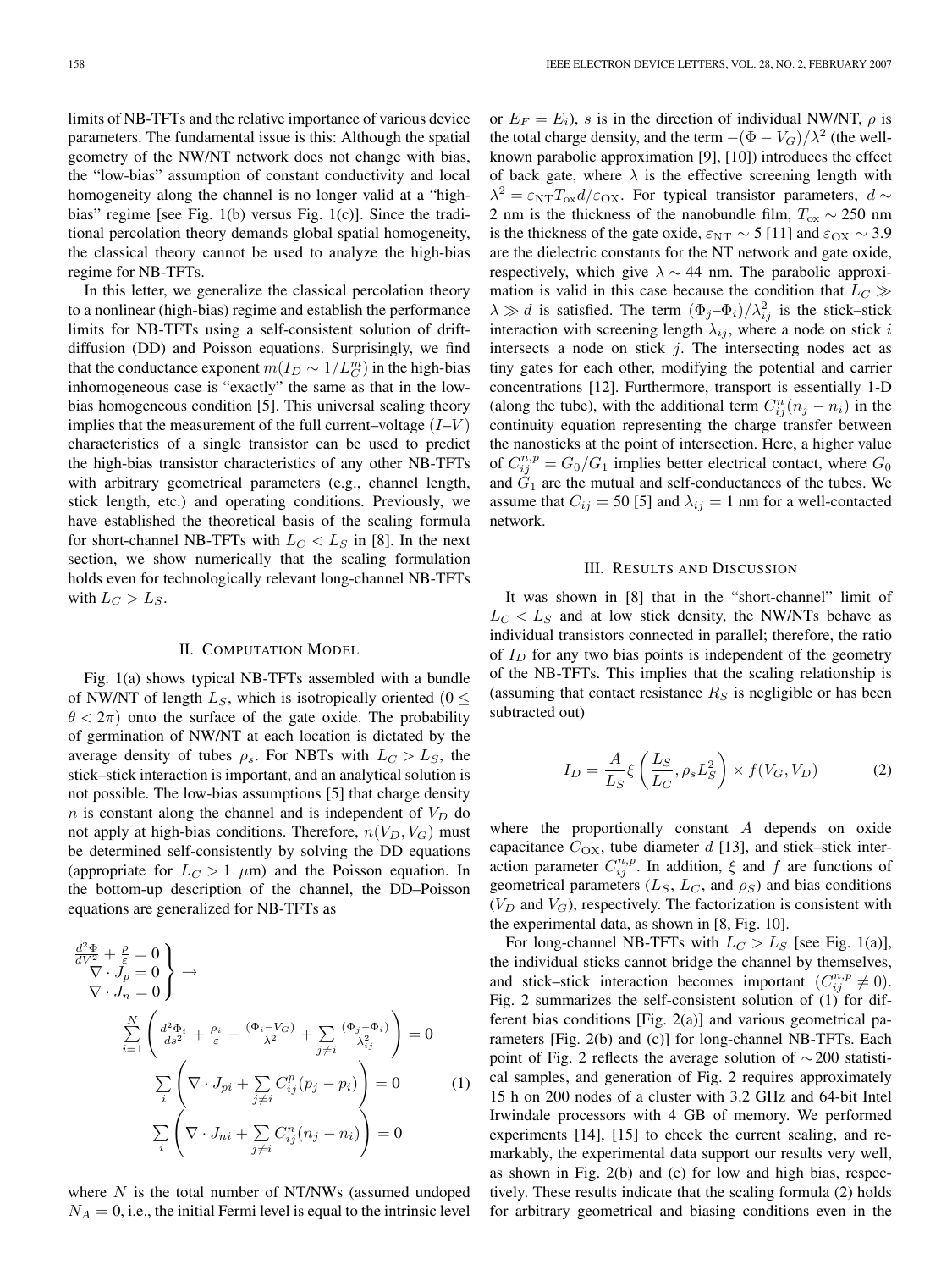

Fig. 2. (a) Simulations (curves) and experimental data ("x") for the  $I_D-V_D$ of two different random networks with high and low density, respectively. A,  $A'$  (solid diamond) and  $B$ ,  $B'$  (solid triangle) represent points on the plot corresponding to high and low  $V_D$ , respectively. (b) and (c) Drain–current versus channel length for network transistors, with channel length  $L_C$ stick length and  $L_S \sim 6 \mu m$  for low and high bias, respectively, in strong coupling limits. Different curves correspond to density  $\rho_S L_S^2 = 5.4, 6, 8, 12,$ and 20 and  $m = 1.9, 1.7, 1.4, 1.2,$  and 1.07, respectively. The experimental data for high density (open circles) and low density (open squares) are also shown. The absolute values of the experimental results are scaled since they were performed on two different devices. The current exponents  $m$  for the high-bias regime are *exactly* the same as those for the low-bias regime, and (2) requires for any particular percolating random network that  $I_A/I_{A'} = I_B/I_{B'}$ .

"long-channel limit" of  $C_{ij}^{n,p} \neq 0$ . Specifically, (2) requires that for the geometrical scaling factor,  $\xi(L_S/L_C, \rho_S L_S^2)$  remains invariant (up to a scaling factor) of biasing conditions, which is easily confirmed by comparing Fig. 2(b) and (c). Indeed, we find that (once the series resistance has been accounted for)

$$
\xi\left(\frac{L_S}{L_C}, \rho_s L_S^2\right) = \left(\frac{L_S}{L_C}\right)^{m(\rho_s L_S^2)}\tag{3}
$$

where  $m$  is a universal exponent of the stick percolating system. For densities much higher than the percolation threshold  $(\rho_S L_S^2 \gg \rho_{\text{th}} L_S^2 = 4.236^2/\pi$  [16]), the network behaves as a 2-D conductor with  $m = 1$ . Together with (4), we find that (2) reduces to the classic "square law" as expected. However, for densities near the percolation threshold  $(\rho_S L_S^2 \sim 4.236^2/\pi)$ , the exponent takes the value  $m \sim 1.8$  [Fig. 2(b)]. Moreover, Fig. 2(a) shows that the bias-dependent scaling function

$$
f(V_G, V_D) = [(V_G - V_{\text{TH}})V_D - \beta V_D^2]
$$
 (4)

is independent of geometrical parameters ( $\beta \sim 0.5$ ), again satisfying (2). It is hardly surprising that the voltage scaling function  $f(V_G, V_D)$  would follow the classical square-law formula at very low ( $\rho \ll \rho_{\text{th}}$ , and  $L_C < L_S$ ) and at very high densities ( $\rho \gg \rho_{\text{th}}$ ). After all, for  $\rho \ll \rho_{\text{th}}$  and  $L_C < L_S$ , the stick–stick interaction is negligible, and the sticks bridge the source and drain (S/D) directly; therefore, the system behaves

as an independent collection of 1-D (long-channel) conductors, and the conclusions of [8] apply. At  $\rho \gg \rho_{\text{th}}$ , the percolating network approximates a classical 2-D homogeneous thin film (fractal dimension  $D_F > 1.8$  compared to  $D_F = 2$  for thin film), and once again, the classical MOSFET formula should hold. "The real surprise and the most significant finding of our analysis is that (2) holds for the arbitrary stick density above and below (with  $L_C < L_S$ ) the percolation threshold."

Our results imply that once  $V_{\text{TH}}$  and  $\beta$  are determined [for (4)] by  $I_D-V_D$  and  $I_D-V_G$  measurement and m is determined from Fig. 2(b) for particular  $L_S$ ,  $L_C$ , and  $\rho_S$ , one can readily determine the technology-specific constant A. Given A,  $V_{\text{TH}}$ , and  $\beta$ , we can determine [by (2)] the transistor performance of any other transistor of arbitrary  $L_S$ ,  $L_C$ , and  $\rho_S$  [Fig. 2(b)] and biasing condition. This scaling formula could therefore reduce the technology development and characterization time significantly. Second, (2) provides a "bottom-up definition of effective mobility  $\mu_{\text{eff}} \sim (dI_D/dV_G/V_D)(L_S/\xi)/(L_W C_{\text{OX}})$ ," the value of which is independent of  $L<sub>C</sub>$  and can be used to compare experimental data from various laboratories. For very high density networks,  $\mu_{\text{eff}}$  reduces to a conventional mobility equation as  $m = 1$  and  $\xi = L_S/L_C$  in (3). Finally, (1) and (2) can be used to compute  $f_{\text{max}} = I/CV$  to establish the ultimate performance limits of NB-TFTs free from nonideal factors such as hysteresis or interface traps, which give ∼1 GHz of device speed for the NB-TFT in [2] for  $L_C = 1 \mu m$ .

## IV. CONCLUSION

We have generalized the linear stick percolation theory to nonlinear regime to find a scaling formula (2) to compute the  $I_D-V_D$  characteristics of NB-TFTs that once calibrated, can be used to establish the performance limits of NB-TFTs of arbitrary geometry and operating conditions. Our analysis therefore would help organize experimental data from various research groups and could have significant impact on the development of NB-TFT technology.

### ACKNOWLEDGMENT

The authors would like to gratefully thank N. Neophytou and M. Lundstrom.

#### **REFERENCES**

- [1] Y. X. Zhou, A. Gaur, S. H. Hur, C. Kocabas, M. A. Meitl, M. Shim, and J. A. Rogers, "p-channel, n-channel thin film transistors and p-n diodes based on single wall carbon nanotube networks," *Nano Lett.*, vol. 4, no. 10, pp. 2031–2035, Oct. 2004.
- [2] E. S. Snow, J. P. Novak, P. M. Campbell, and D. Park, "Random networks" of carbon nanotubes as an electronic material," *Appl. Phys. Lett.*, vol. 82, no. 13, pp. 2145–2147, Mar. 2003.
- [3] L. Hu, D. S. Hecht, and G. Gruner, "Percolation in transparent and conducting carbon nanotube networks," *Nano Lett.*, vol. 4, no. 12, pp. 2513– 2517, Dec. 2004.
- [4] E. S. Snow, J. P. Novak, M. D. Lay, E. H. Houser, F. K. Perkins, and P. M. Campbell, "Carbon nanotube networks: Nanomaterial for macroelectronic applications," *J. Vac. Sci. Technol. B, Microelectron. Process. Phenom.*, vol. 22, no. 4, pp. 1990–1994, Jul. 2004.
- [5] S. Kumar, J. Y. Murthy, and M. A. Alam, "Percolating conduction in finite nanotube networks," *Phys. Rev. Lett.*, vol. 95, no. 6, p. 66 802, Aug. 2005.